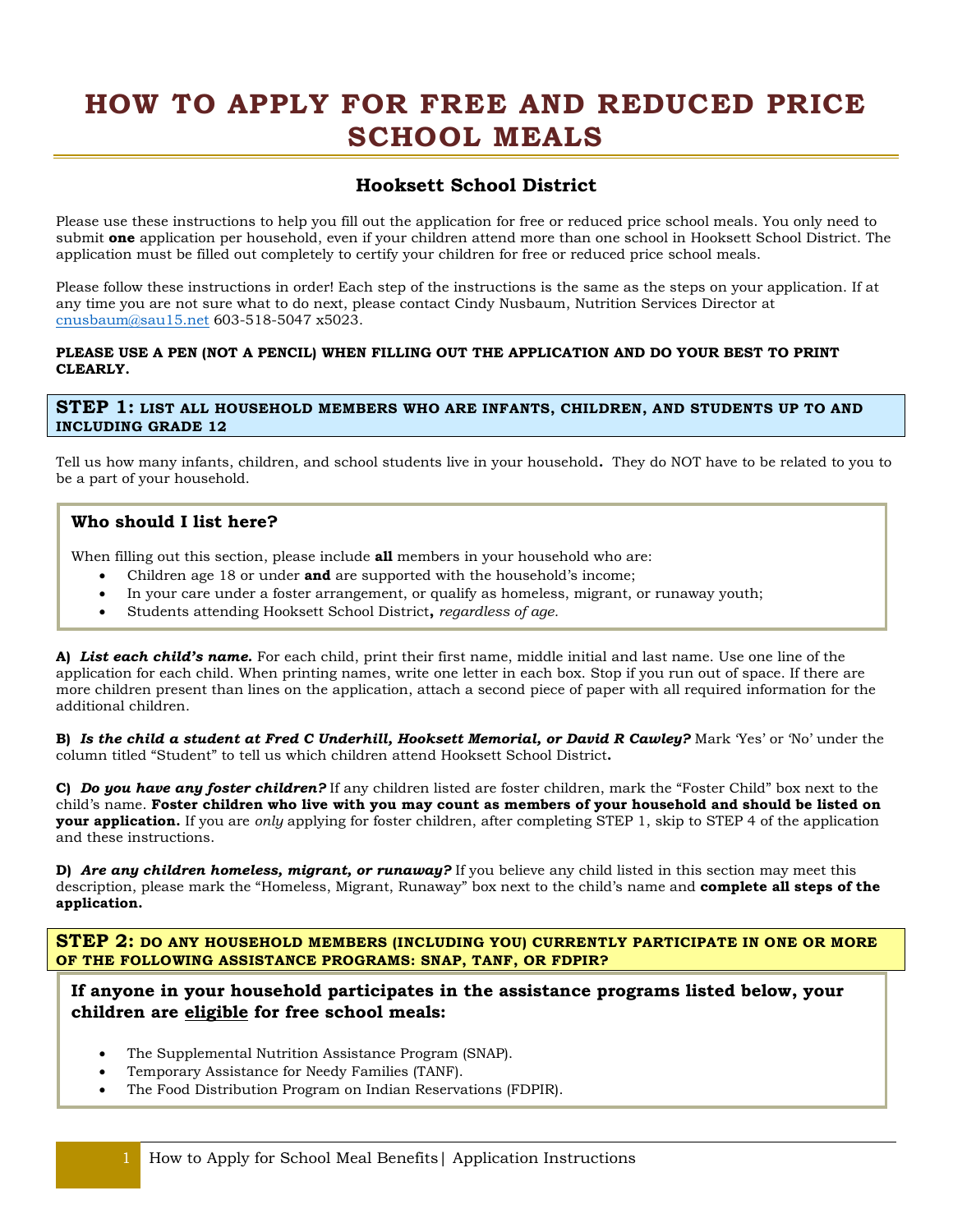#### **A) IF** *NO ONE* **IN YOUR HOUSEHOLD PARTICIPATES IN ANY OF THE ABOVE LISTED PROGRAMS:**

- *Circle 'NO' and skip to STEP 3 on these instructions and STEP 3 on your application.*
- *Leave STEP 2 blank.*

#### **B) IF** *ANYONE* **IN YOUR HOUSEHOLD PARTICIPATES IN ANY OF THE ABOVE LISTED PROGRAMS:**

- *Circle 'YES' and provide a NH case number for SNAP, TANF, or FDPIR.* You only need to write **one** case  agency**. You must provide a case number on your application if you circled "YES".** number. If you participate in one of these programs and do not know your case number, contact your state
- *Skip to STEP 4.*

### **STEP 3: REPORT INCOME FOR ALL HOUSEHOLD MEMBERS**

 **A) Report all income earned by children.** Refer to the chart titled "Sources of Income for Children" in these instructions and report the combined gross income for **ALL** children listed in Step 1 in your household in the box marked "Total Child Income." Only count foster children's income if you are applying for them together with the rest of your household. It is optional for the household to list foster children living with them as part of the household.

### **What is Child Income?**

 Child income is money received from outside your household that is paid **directly** to your children. Many households do not have any child income. Use the chart below to determine if your household has child income to report.

| <b>Sources of Income for Children</b>                                                             |                                                                                                                                                                                          |  |  |
|---------------------------------------------------------------------------------------------------|------------------------------------------------------------------------------------------------------------------------------------------------------------------------------------------|--|--|
| <b>Sources of Child Income</b>                                                                    | Example(s)                                                                                                                                                                               |  |  |
| Earnings from work                                                                                | A child has a job where they earn a salary or                                                                                                                                            |  |  |
| $\bullet$                                                                                         | wages.                                                                                                                                                                                   |  |  |
| Social Security<br>$\bullet$<br>Disability Payments<br>$\circ$<br>Survivor's Benefits<br>$\Omega$ | A child is blind or disabled and receives Social<br>$\bullet$<br>Security benefits.<br>A parent is disabled, retired, or deceased, and<br>their child receives social security benefits. |  |  |
| Income from persons outside the household                                                         | A friend or extended family member regularly                                                                                                                                             |  |  |
| $\bullet$                                                                                         | gives a child spending money.                                                                                                                                                            |  |  |
| Income from any other source                                                                      | A child receives income from a private pension                                                                                                                                           |  |  |
| $\bullet$                                                                                         | fund, annuity, or trust.                                                                                                                                                                 |  |  |

 **FOR EACH ADULT HOUSEHOLD MEMBER:**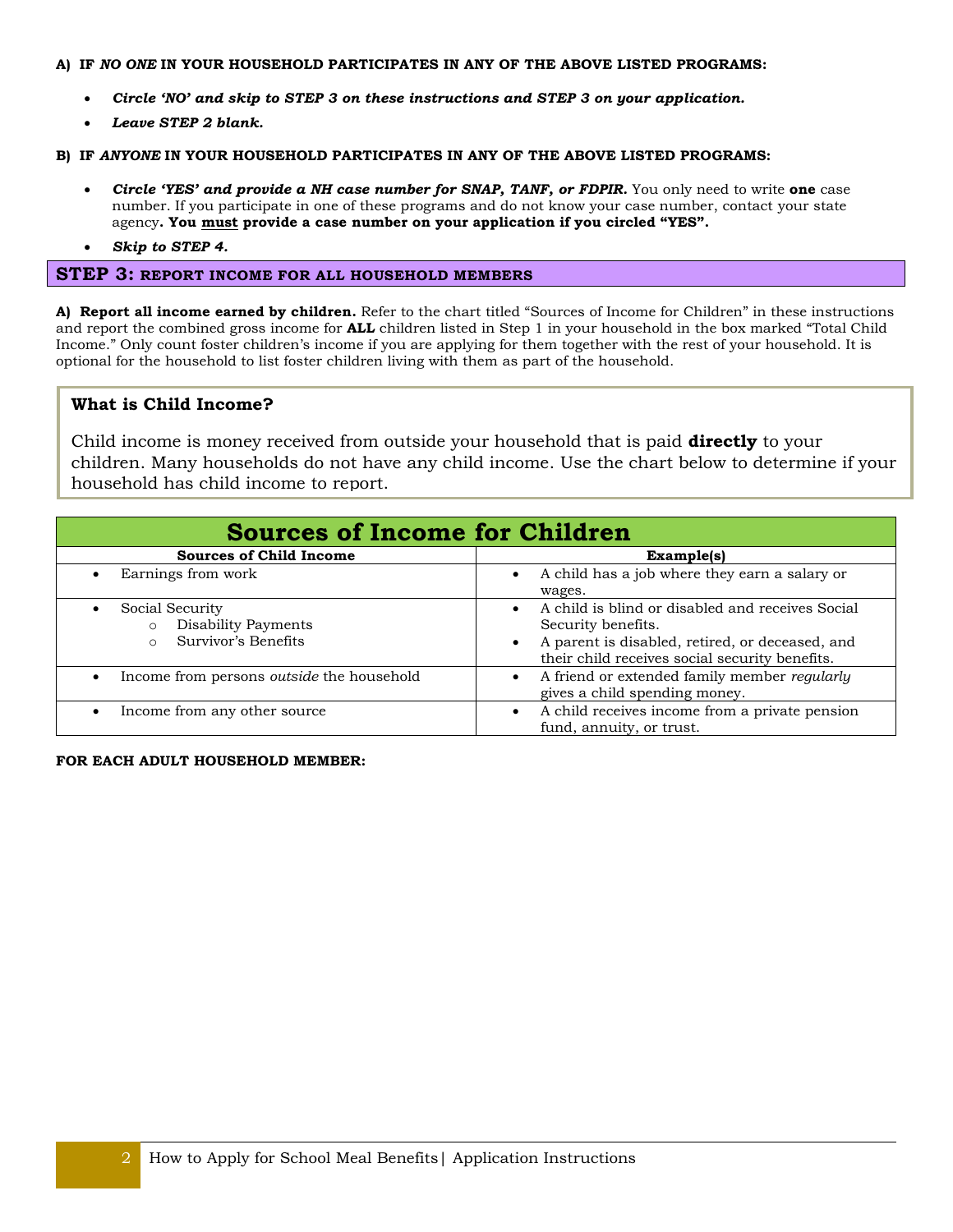# **Who should I list here?**

When filling out this section, please include **all** members in your household who are:

• Living with you and share income and expenses, *even if not related and even if they do not receive income of their own.* 

Do **not** include people who:

- Live with you but are not supported by your household's income **and** do not contribute income to your household.
- Children and students already listed in Step 1

## **How do I fill in the income amount and source?**

#### *FOR EACH TYPE OF INCOME:*

- Use the charts in this section to determine if your household has income to report.
	- Report all amounts in **gross income** ONLY. Report all income in whole dollars. Do not include cents.
		- o Gross income is the total income received before taxes or deductions.
		- o Many people think of income as the amount they "take home" and not the total, "gross" amount. Make sure that the income you report on this application has NOT been reduced to pay for taxes, insurance premiums, or any other amounts taken from your pay.
- Write a "0" in any fields where there is no income to report. Any income fields left empty or blank will be counted as zeroes. If you write '0' or leave any fields blank, you are certifying (promising) that there is no income to report. If local officials have known or available information that your household income was reported incorrectly, your application will be verified for cause.
- Mark how often each type of income is received using the check boxes to the right of each field.

 Adult Household Members (First and Last)." **Do not list any household members you listed in STEP 1.** If a child listed **B)** *List Adult Household member's name.* Print the name of each household member in the boxes marked "Names of in STEP 1 has income, follow the instructions in STEP 3, part A.

 all income from work in the "Earnings from Work" field on the application. This is usually the money received from **C)** *Report earnings from work.* Refer to the chart titled "Sources of Income for Adults" in these instructions and report working at jobs. If you are a self-employed business or farm owner, you will report your net income.

## **What if I am self-employed?**

 If you are self-employed, report income from that work as a **net** amount. This is calculated by subtracting the total operating expenses of your business from its gross receipts or revenue.

**D)** *Report income from Public Assistance/Child Support/Alimony.* Refer to the chart titled "Sources of Income for Adults" in these instructions and report all income that applies in the "Public Assistance/Child Support/Alimony" field on the application. Do not report the value of any cash value public assistance benefits NOT listed on the chart. If income is received from child support or alimony, only **court-ordered** payments should be reported here. Informal but regular payments should be reported as "other" income in the next part.

 **E)** *Report income from Pensions/Retirement/All other income.* Refer to the chart titled "Sources of Income for Adults" in these instructions and report all income that applies in the "Pensions/Retirement/All Other Income" field on the application.

 (Children and Adults)." This number **MUST** be equal to the number of household members listed in STEP 1 and STEP 3. If **F)** *Report total household size.* Enter the total number of household members in the field "Total Household Members there are any members of your household that you have not listed on the application, go back and add them. It is very important to list all household members, as the size of your household determines your income cutoff for free and reduced price meals.

 **G)** *Provide the last four digits of your Social Security Number.* The household's primary wage earner or another  adult household member must enter the last four digits of their Social Security Number in the space provided. **You are eligible to apply for benefits even if you do not have a Social Security Number.** If no adult household members have a Social Security Number, leave this space blank and mark the box to the right labeled "Check if no SS#."

| <b>Sources of Income for Adults</b> |                                   |                               |
|-------------------------------------|-----------------------------------|-------------------------------|
| <b>Earnings from Work</b>           | <b>Public Assistance/Alimony/</b> | Pensions/Retirement/All Other |
|                                     | <b>Child Support</b>              | Income                        |